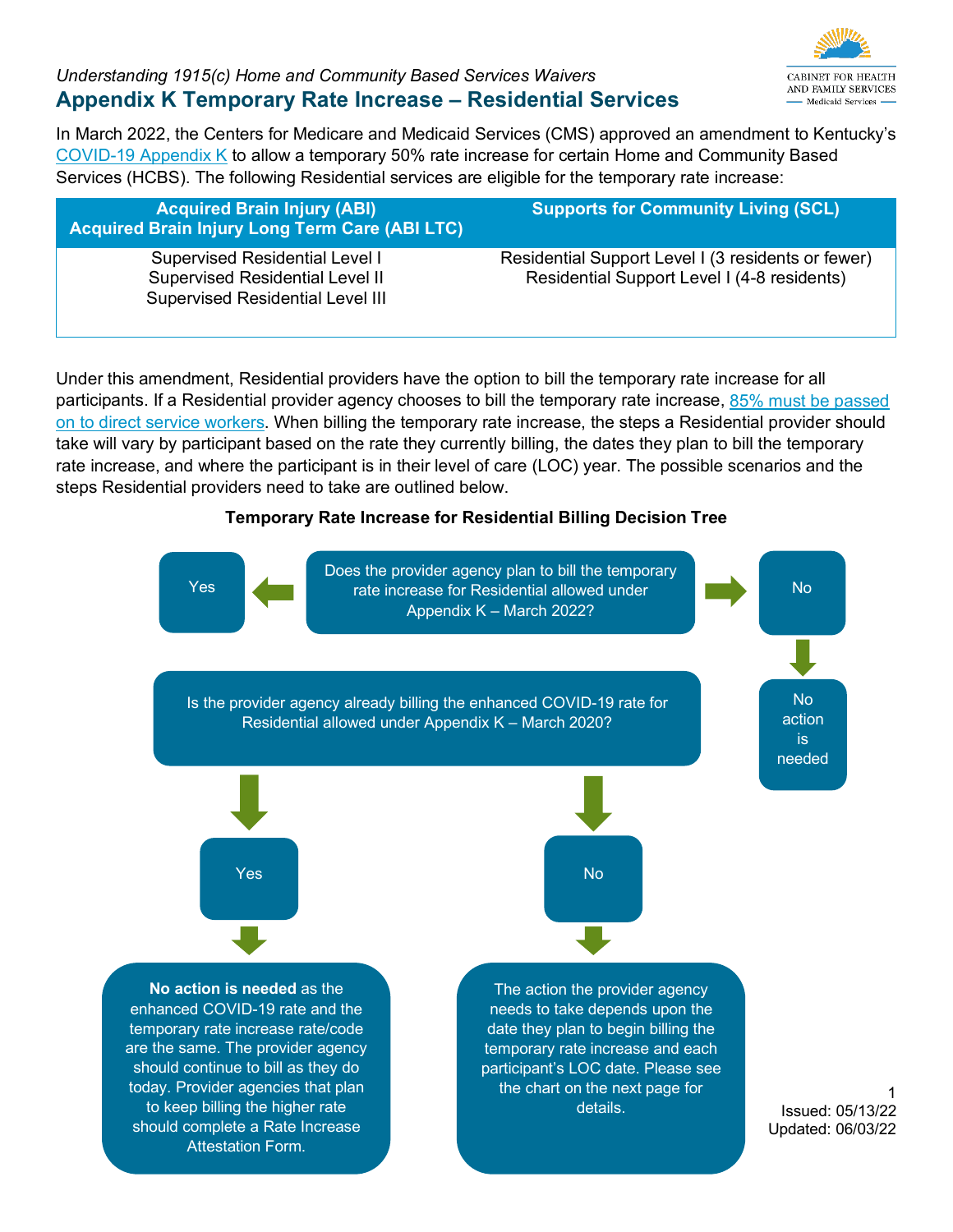

| How to Bill the Temporary Rate Increase for Residential |                                                                                                                                                                                      |                                                                                                                                                                                                                                                                                                                                                                                                                                                                                                                                                                                                                                                                                                                                                                                                                                                                                                                                                |  |
|---------------------------------------------------------|--------------------------------------------------------------------------------------------------------------------------------------------------------------------------------------|------------------------------------------------------------------------------------------------------------------------------------------------------------------------------------------------------------------------------------------------------------------------------------------------------------------------------------------------------------------------------------------------------------------------------------------------------------------------------------------------------------------------------------------------------------------------------------------------------------------------------------------------------------------------------------------------------------------------------------------------------------------------------------------------------------------------------------------------------------------------------------------------------------------------------------------------|--|
|                                                         | The Residential provider agency plans to                                                                                                                                             | <b>Action Needed</b>                                                                                                                                                                                                                                                                                                                                                                                                                                                                                                                                                                                                                                                                                                                                                                                                                                                                                                                           |  |
| <b>Scenario</b><br>#1                                   | Bill the temporary rate increase for current dates of<br>service that have NOT been billed or paid or for<br>future dates of service.                                                | The Residential provider agency<br>should work with each participant's<br>case manager to modify the person-<br>centered service plan (PCSP). The<br>case manager should end date the<br>currently approved Residential<br>service line and add a new line with<br>the COVID Residential code. See the<br>next section for a list of codes.                                                                                                                                                                                                                                                                                                                                                                                                                                                                                                                                                                                                    |  |
| <b>Scenario</b><br>#2                                   | Bill the temporary rate increase beginning with a<br>retroactive date (no earlier than January 1, 2022),<br>and the billing dates fall within the participant's<br>current LOC year. | The residential provider agency<br>should:<br>1. Void any claims that have<br>been paid on the dates of<br>service for which they want to<br>request the temporary rate<br>increase.<br>2. Work with the case manager<br>to modify the PCSP back to<br>the date the provider wants to<br>bill the temporary rate<br>increase (no earlier than<br>January 1, 2022). If no claims<br>have been billed or the<br>Residential provider has<br>voided all the paid claims in<br>MMIS, the case manager will<br>need to contact the 1915(c)<br>Waiver Help Desk to have the<br>service line voided in MWMA.<br>Once, the line has been<br>voided, the case manager<br>should then add the new<br>service line with the COVID<br>Residential code. See the<br>next section for a list of codes.<br>Once approved, re-bill the<br>3.<br>voided claims using the<br>appropriate COVID<br>Residential code, See the<br>next section for a list of codes. |  |
| <b>Scenario</b><br>#3                                   | Bill the temporary rate increase beginning with a<br>retroactive date (no earlier than January 1, 2022) and                                                                          | The Residential provider agency<br>should:                                                                                                                                                                                                                                                                                                                                                                                                                                                                                                                                                                                                                                                                                                                                                                                                                                                                                                     |  |
|                                                         | the billing dates span two of a participant's LOC<br>years.                                                                                                                          | 1. Void claims in the current<br>LOC year, have the current                                                                                                                                                                                                                                                                                                                                                                                                                                                                                                                                                                                                                                                                                                                                                                                                                                                                                    |  |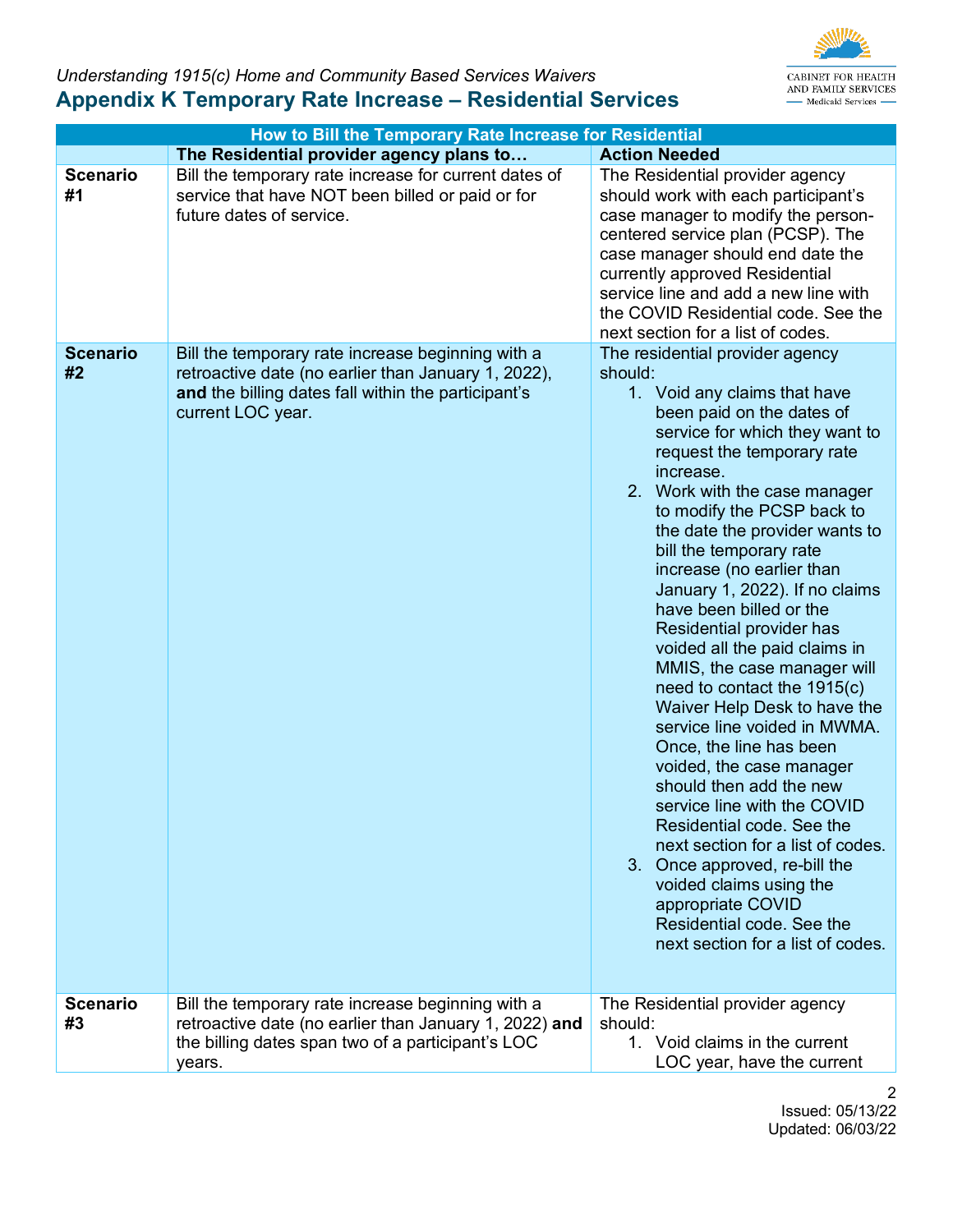

For example, a Residential provider agency plans to bill the temporary rate increase back to January 1, 2022. They have a participant with a current LOC from 5/1/2022 to 4/30/2023. The agency will need to have both the current PCSP modified as well as the PCSP from the historic PCSP from the previous LOC year which ran from 5/1/2021 to 4/30/2022. PCSP modified, and re-bill the claims as described in scenario #2 above. 2. Void the claims from the previous LOC year and work with the case manager to modify the historic PCSP. The CM should contact the 1915(c) Waiver Help Desk to have the historic plan opened. The case manager should make sure the provider agency has voided the claims before having the plan opened as historic plans only stay open for 24-hours. Case managers can tell if the Residential provider has successfully voided claims by using the ASU button and the last paid claim date. The last paid claim date should be the day before the new line starts. 3. Once the historic plan is modified and approved, the Residential provider agency can re-bill the claims

#### **Billing Codes by Waiver and Service**

When billing the temporary rate increase, Residential providers should the appropriate code listed below.

| <b>Waiver</b>          | <b>Service</b>                                                      | Code               |
|------------------------|---------------------------------------------------------------------|--------------------|
| <b>ABI and ABI LTC</b> | <b>COVID Supervised Residential</b><br>Level I                      | T2016 U3           |
| <b>ABI and ABI LTC</b> | <b>COVID Supervised Residential</b><br>Level II                     | T2033 U3           |
| <b>ABI and ABI LTC</b> | <b>COVID Supervised Residential</b><br>Level III                    | S5136 U3           |
| <b>SCL</b>             | <b>COVID Residential Support Level</b><br>$I - 3$ residents or less | T2016 UP U3        |
| <b>SCL</b>             | <b>COVID Residential Support Level</b><br>$I - 4$ to 8 residents    | <b>T2016 US U3</b> |

#### **Questions**